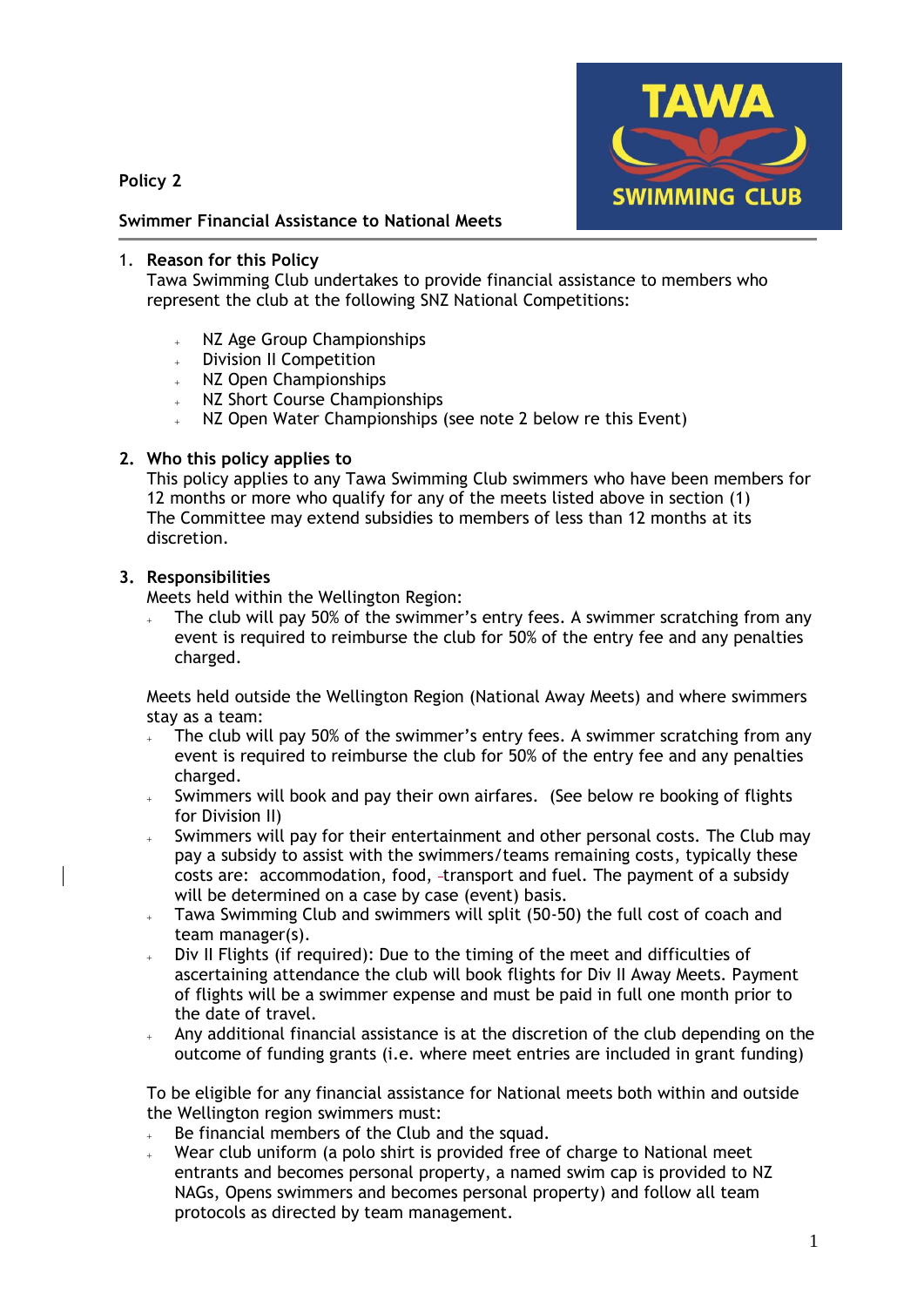- Stay with the team for the full duration of the meet.
- Swim in any club relay events they are selected for.

Prior to any Away Meet the following will occur:

- Four (4) months before the event applications are open for the position of Team Manager. Applicants will be made aware that they may be subject to Police checks. Club policy is 1 team manager for up to 5 swimmers, 2 team managers for 6-14 swimmers, 3 team managers for 15 or more swimmers.
- Three (3) months prior, swimmers are asked to indicate their attendance, swimmers will book and pay their own airfares – swimmers will be given a "window" of times/flights. There will be no expectation on the team management to go out of their way to transport swimmers travelling outside of these windows and swimmers may have to pay their own transport costs to/from airport.
- One (1) month before the meet swimmers pay 50% of the estimated costs.
- Within one (1) month of the meet finishing swimmers are invoiced for remaining costs.

#### **4. Breach of policy**

It is a breach of this Policy for any person or organisation to which this Policy applies to have been found to have:

- (a) done anything contrary to or in breach of this Policy;
- (b) to not have paid their component of costs
- (c) to not have worn club uniform
- (d) to have not followed team management directives
- (e) to have not made themselves available for club relays

#### **5. Forms of Discipline**

If an organisation or individual bound by this Policy breaches this Policy, one or more forms of discipline may be imposed. These may include but are not limited to making a verbal or written apology, full reimbursement of funding provided by the club, being suspended or expelled from the club.

Policy approved at Committee Meeting of the Tawa Swimming Club held in December 2010. This Policy comes into effect for the 2011/12 financial year, it shall be reviewed annually.

This policy was updated and confirmed at Committee meeting of Tawa Swimming Club held in October 2020.

Signed:

 President Tawa Swimming Club

Notes:

1. A team is defined as 4 or more swimmers, where 3 or less swimmers qualify for one of the above National Meets a determination shall be made by the Committee, in